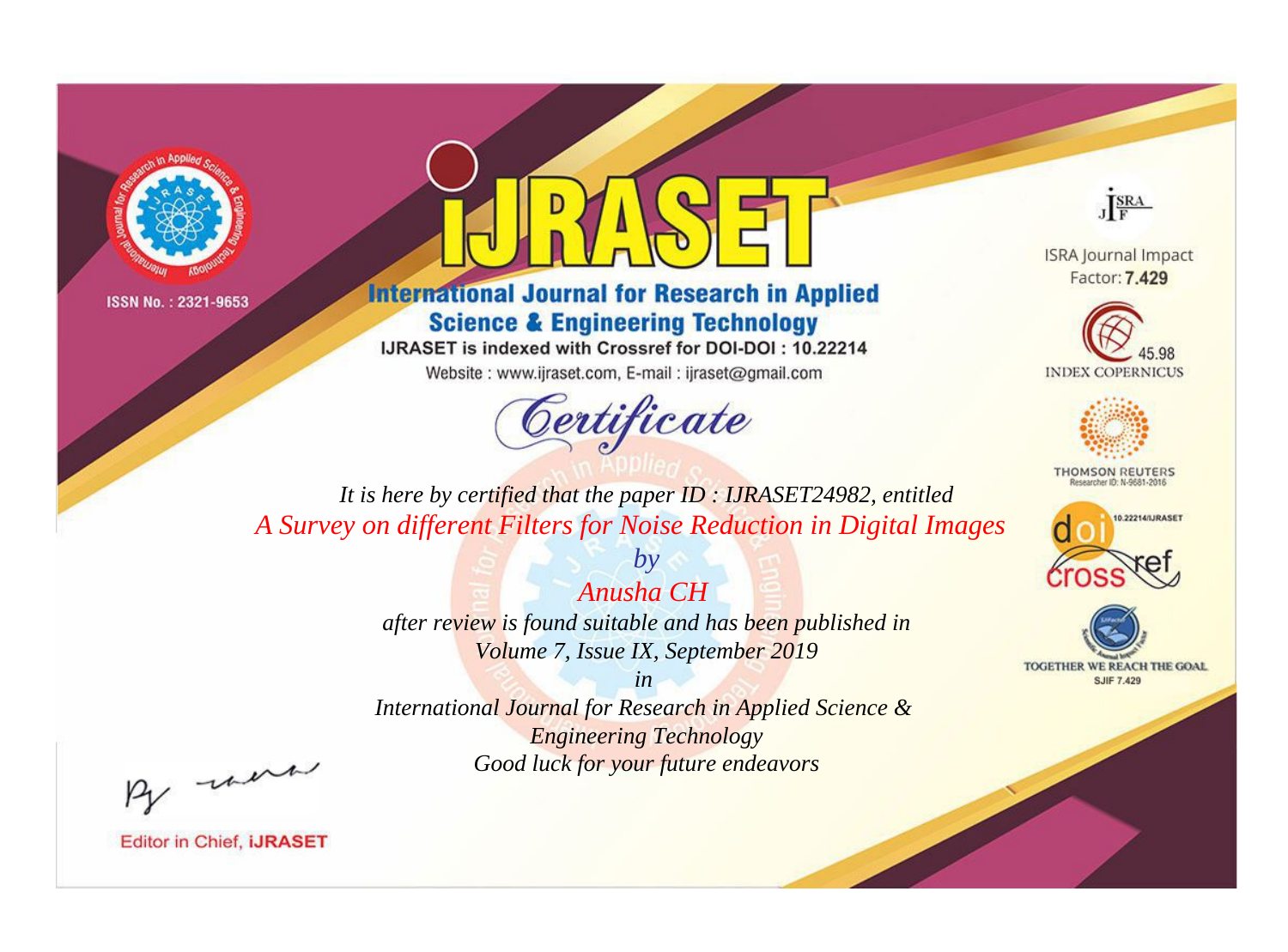



**International Journal for Research in Applied Science & Engineering Technology** 

IJRASET is indexed with Crossref for DOI-DOI: 10.22214

Website: www.ijraset.com, E-mail: ijraset@gmail.com



JERA

**ISRA Journal Impact** Factor: 7.429





**THOMSON REUTERS** 



TOGETHER WE REACH THE GOAL **SJIF 7.429** 

*It is here by certified that the paper ID : IJRASET24982, entitled A Survey on different Filters for Noise Reduction in Digital Images*

> *Gayathri P after review is found suitable and has been published in Volume 7, Issue IX, September 2019*

*by*

*in* 

*International Journal for Research in Applied Science & Engineering Technology Good luck for your future endeavors*

By morn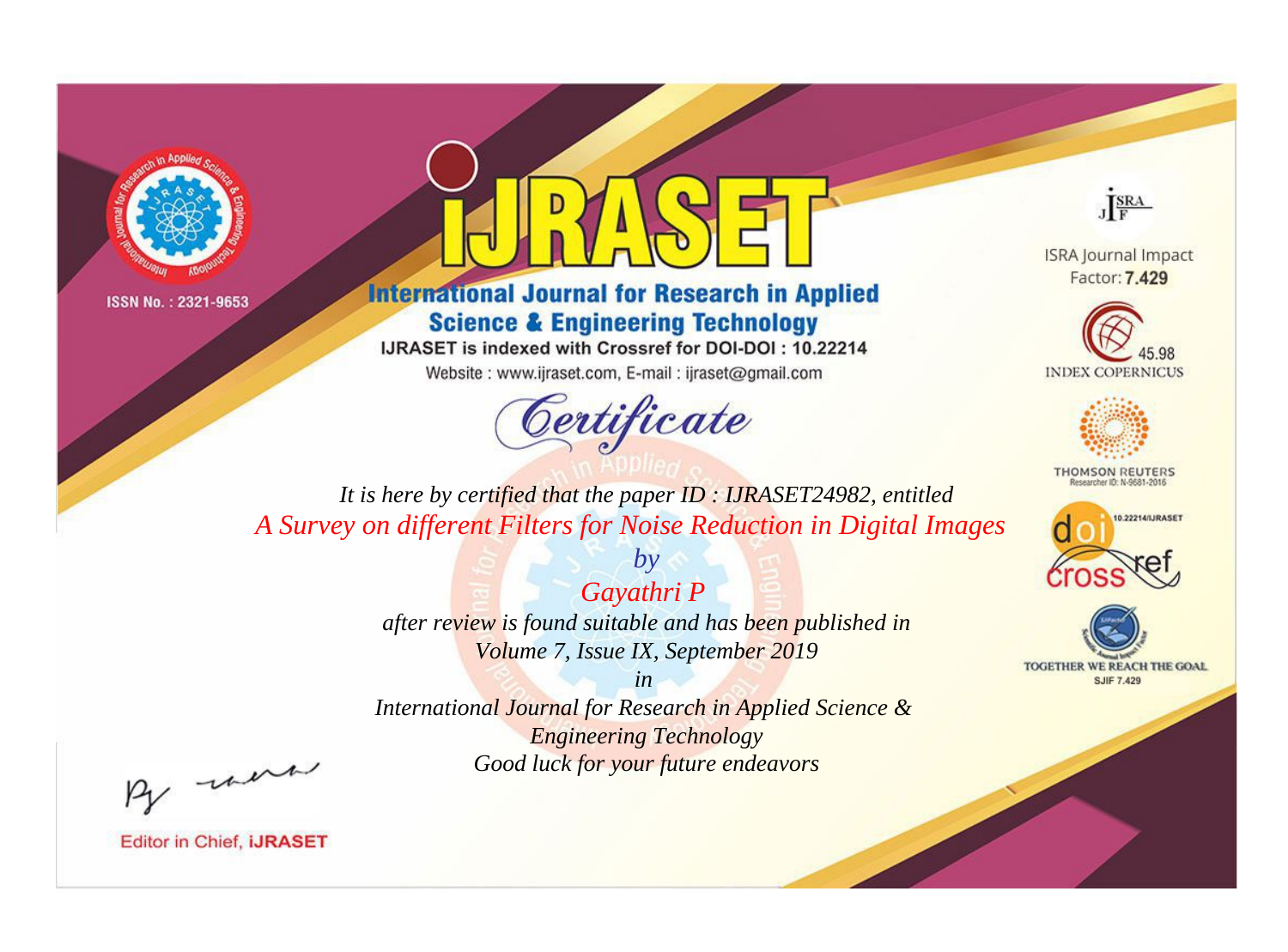



**International Journal for Research in Applied Science & Engineering Technology** 

IJRASET is indexed with Crossref for DOI-DOI: 10.22214

Website: www.ijraset.com, E-mail: ijraset@gmail.com





**ISRA Journal Impact** Factor: 7.429





**THOMSON REUTERS** 



TOGETHER WE REACH THE GOAL **SJIF 7.429** 

*It is here by certified that the paper ID : IJRASET24982, entitled A Survey on different Filters for Noise Reduction in Digital Images*

> *Bhavani C H after review is found suitable and has been published in Volume 7, Issue IX, September 2019*

*by*

*in International Journal for Research in Applied Science & Engineering Technology Good luck for your future endeavors*

By morn